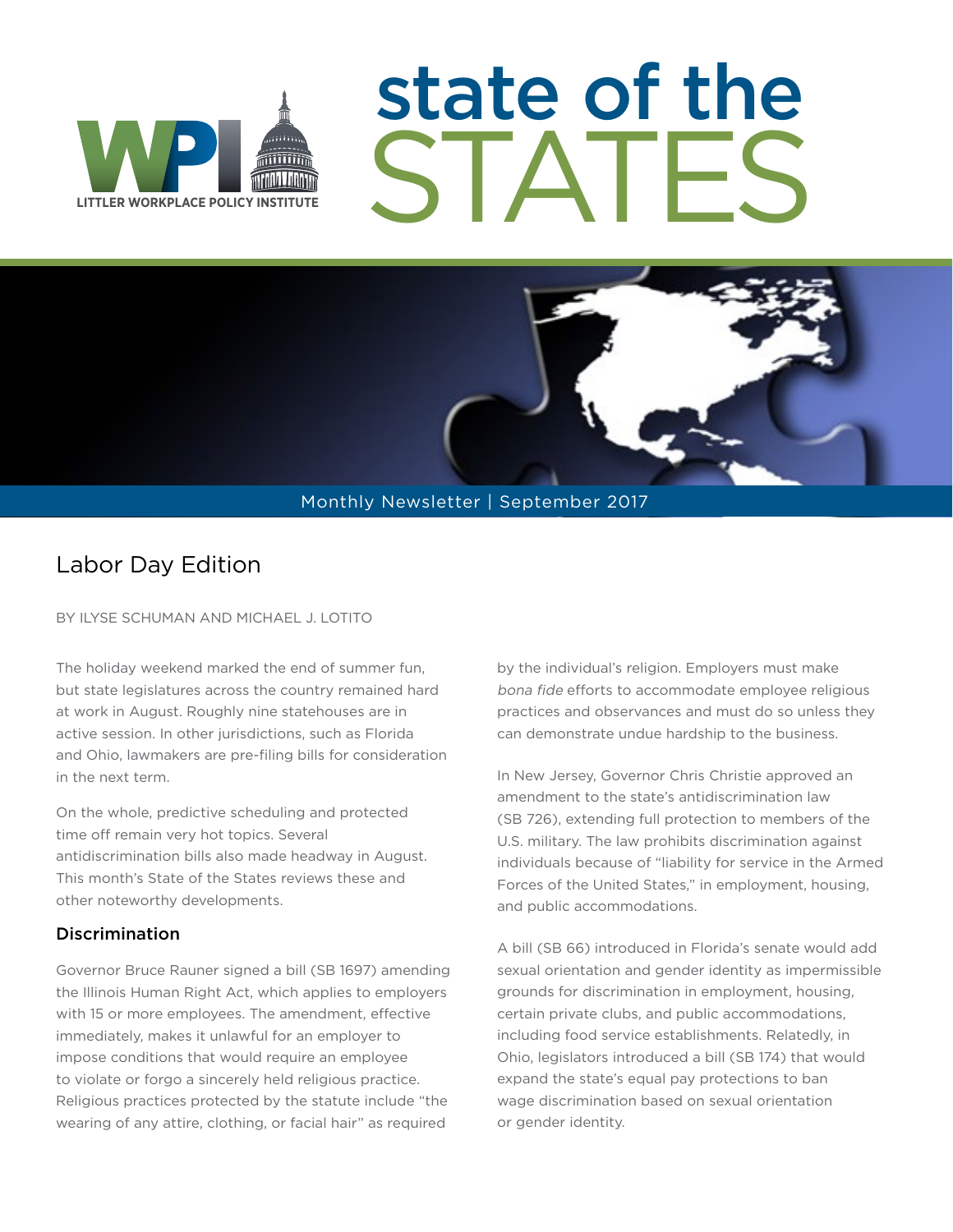### Employment Screening

Several states are taking a hard look at laws restricting an employer's ability to use certain information when screening potential employees. For example, a handful of measures (in Florida, Maine, Pennsylvania, and Wisconsin) were introduced concerning criminal history background checks. Generally speaking, these bills prohibit employers from inquiring into or relying on a candidate's criminal history when making hiring decisions, at least until an interview takes place or a conditional offer is made. Wisconsin's bill would clarify that a crime that has been expunged from an employee or applicant's criminal record cannot be considered a conviction for employment purposes.

Meanwhile, a salary history bill collapsed at the finish line in Illinois. The proposal (HB 2462) would have prevented employers from asking applicants about their compensation history and from seeking that information from a current or former employer, with certain exceptions. Governor Rauner vetoed the bill, although its proponents have vowed to seek an override in the November session. The measure was fairly popular in the legislature, and the voting in both chambers suggests that an override is a real possibility.

A similar bill has been introduced in Texas (HB 391) as part of a broader equal pay and minimum wage measure. The proposal would permit employers to confirm prior wage history with the candidate's written authorization, after a conditional offer has been made. Given the conservative majority in the Texas legislature, however, the bill is unlikely to get very far.

### Employee Classification

In August, North Carolina Governor Roy Cooper signed the Employee Fair Classification Act (SB 407) into law. The law creates an Employee Classification Section within the state Industrial Commission, which will investigate allegations that employers have misclassified workers as independent contractors. The new section will also assist state agencies in recouping back taxes wages, penalties, or other sums owed as a result of any misclassification. Among other provisions, the law imposes an additional workplace posting requirement.

A bill in Michigan addresses a different issue related to employee classification. The measure (HB 4878) specifies that an intern for a private employer is not an employee as long as seven criteria are met. These criteria include, for example, that the intern works no more than 30 hours per week, does not displace regular employees, and understands that he or she is not entitled to wages for time participating in the internship.

### Predictive Scheduling

Beginning with San Francisco in 2014, several municipalities have enacted laws aimed at providing more scheduling predictability to hourly workers. With Governor Kate Brown's signature on August 8, 2017, Oregon became the latest jurisdiction (and first state) to join these ranks.<sup>1</sup> The Oregon law generally applies to employers with 500 or more employees operating in the retail, hospitality, and food services industries. Covered employers must provide new hires with a written, good-faith estimate of their likely schedules, as well as advance notice of their actual schedules (initially seven days, then increasing to 14 days in July 2020). Employees also are entitled to a minimum of 10 hours of rest between shifts, and premium pay may apply if this rest period is not respected. Most of the law's provisions take effect on July 1, 2018.

New York lawmakers recently introduced their own predictive scheduling bill (SB 6854), which seeks to guarantee a worker's ability to rest. The measure would prohibit the scheduling of an employee to work the first 10 hours following the end of the previous calendar day's work shift or on-call shift, or the first 10 hours following the end of a work shift or on-call shift that spanned two calendar days. Employees can agree to take shifts that do not provide the entire mandated rest period, but they must be paid one and one-half times the regular rate of pay for all hours worked within that rest period.

### Protected Time Off

Paid leave continues to generate a great deal of interest at the state and local levels. New York will be implementing a paid family leave benefits program beginning January 1,

<sup>1</sup> Matt Scherer, New Oregon Law Imposes Scheduling and Working Hours [Obligations on Employers](https://www.littler.com/publication-press/publication/new-oregon-law-imposes-scheduling-and-working-hours-obligations), Littler ASAP (Aug. 14, 2017).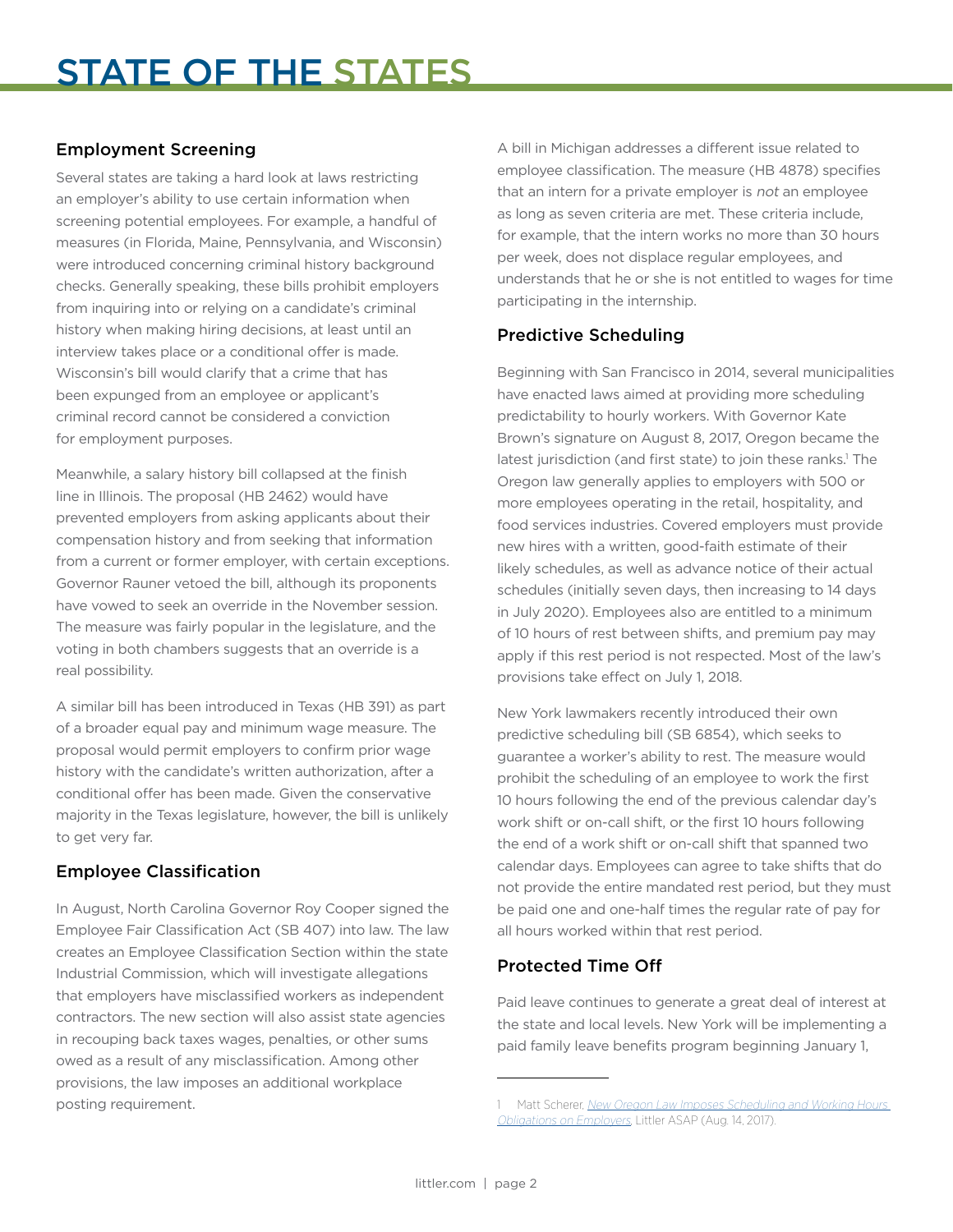# STATE OF THE STATES

2018. State agencies have issued interpretive regulations concerning how the program will work2 as well as its tax ramifications. The recently released tax guidance clarified certain lingering questions and explained, for example, that premiums must be deducted from an employee's after-tax wages.<sup>3</sup>

Emeryville, California also promulgated rules in August concerning its paid sick leave law, which took effect more than two years ago.<sup>4</sup> The regulations cover a variety of topics, including calculation of a business's size to determine coverage, the accrual rate for leave earned by exempt employees, and the use of leave for "safe time" purposes. The new rules further address employer workplace posting, recordkeeping, and written policy requirements.

Paid leave measures are pending in other jurisdictions as well, including Pennsylvania and Maine. Pennsylvania lawmakers have reintroduced a bill (SB 862) that would establish paid parental leave of at least 12 weeks in connection with the birth, adoption, or placement of a child. Leave would be available for employees working more than 20 hours a week for employers with four or more employees in the commonwealth.

The bill in Maine (LD 1587), currently in committee, would create a paid family medical leave program. Under that measure, employers would deduct contributions from employee paychecks and submit those sums to the Department of Labor, Bureau of Unemployment Compensation. Employees would be eligible for benefits if they work for an employer with 15 or more employees, although smaller employers could elect to participate. Selfemployed individuals could also enter the program if they satisfy certain conditions.

In addition to the parental leave measure, the Pennsylvania legislature is considering a voting leave bill (HB 1703). The proposal would require state employers to recognize Election Day (meaning a general or primary election) as a legal holiday, while schools and counties could choose to do so. A private employer would be obligated to provide "no less than two hours of unpaid leave to its employees for the purpose of voting." The majority of states already have enacted some sort of voting leave law.<sup>5</sup>

### Right-to-Work

Missouri was set to become a right-to-work state on August 28, 2017. The right-to-work law (SB 19) has been stayed, however, due to various labor-led initiatives.<sup>6</sup> Article III, Section 52 of the Missouri Constitution allows the public to petition for a referendum to put key issues before Missouri voters. The AFL-CIO has submitted a petition, and supporting signatures, seeking to place this issue on the ballot in November 2018. If the signatures are verified, voters will face the question next autumn. Regardless of that outcome, the union is also working towards a potential constitutional amendment, which would be put to vote in the 2020 general election.

### Data Breach Security

Delaware significantly amended its data security breach notification statute (HB 180), effective April 14, 2018. The amendment expands the type of personal information covered by the statute, to include data such as an individual's passport number, medical history, health insurance policy number, tax identification number, and unique biometric data. In the event of a breach, affected individuals must be notified within 60 days, except in certain circumstances. If more than 500 people are affected, the state attorney also must be notified. The law additionally requires any entity conducting business in the state, that "owns, licenses, or maintains personal information," to "implement and maintain reasonable procedures and practices to prevent the unauthorized acquisition, use, modification, disclosure, or destruction

<sup>2</sup> Stephen Fuchs & Jill Lowell, New York Issues Final Paid Family Leave Law [Regulations](https://www.littler.com/publication-press/publication/new-york-issues-final-paid-family-leave-law-regulations), Littler Insight (Aug. 9, 2017).

<sup>3</sup> Stephen Fuchs & Tom Cryan, New York State Issues Guidance on Tax [Treatment of Paid Family Leave Contributions and Benefi](https://www.littler.com/publication-press/publication/new-york-state-issues-guidance-tax-treatment-paid-family-leave)ts, Littler ASAP (Aug. 29, 2017).

<sup>4</sup> Adam Fiss & Sebastian Chilco, *Emeryville, California Adopts Rules* [Implementing Its Minimum Wage, Paid Sick Leave, and Hospitality Service](https://www.littler.com/publication-press/publication/emeryville-california-adopts-rules-implementing-its-minimum-wage-paid)  [Charge Ordinance](https://www.littler.com/publication-press/publication/emeryville-california-adopts-rules-implementing-its-minimum-wage-paid), Littler ASAP (Aug. 11, 2017).

See, e.g., Ilyse Schuman & William E. Trachman, When Can An Employee [Take Leave To Vote?](https://www.littler.com/publication-press/publication/when-can-employee-take-leave-vote), Littler Insight (Oct. 11, 2016).

<sup>6</sup> Stephen D. Smith & Adama K. Wiltshire, "A Little Bad Grammar Will Not [Annul" – Missouri Unions Move Ahead with Referendum Petition to Revoke](https://www.littler.com/publication-press/publication/little-bad-grammar-will-not-annul-%E2%80%93-missouri-unions-move-ahead)  [Right-to-Work](https://www.littler.com/publication-press/publication/little-bad-grammar-will-not-annul-%E2%80%93-missouri-unions-move-ahead), Littler ASAP (Aug. 7, 2017).